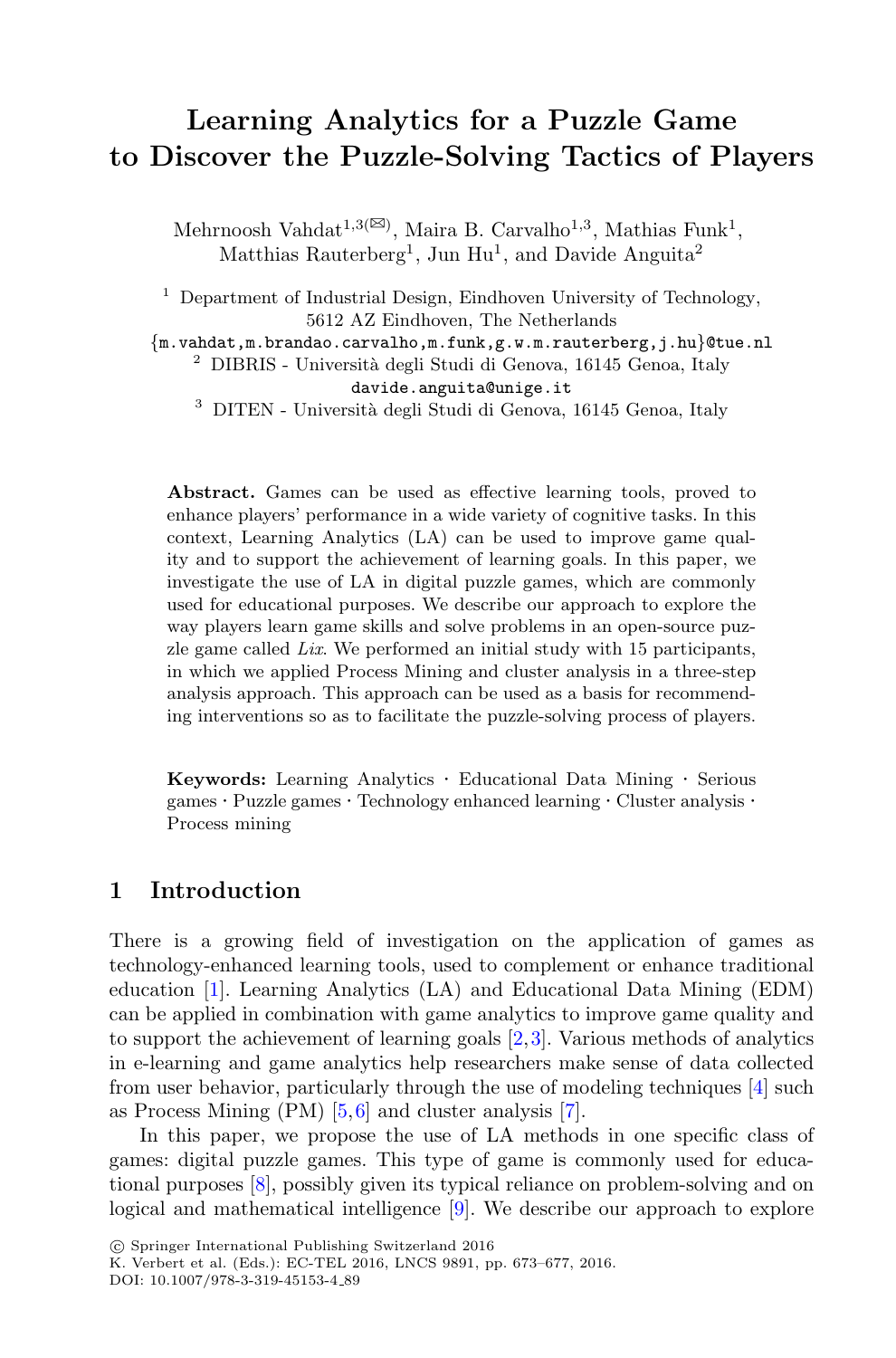the way players learn game skills and solve problems in the game, automatically extracting players' tactics and creating reference models for further analysis of other players' behavior.

We developed and tested our proposed approach in a puzzle game that offered an adequate development and testing environment, given its constrained interaction, deterministic game engine, clear success criteria, and limited dependence on external knowledge. Our goal is to define an analytics approach that can be extended to different types of learning games. Additionally, we aim to use this approach in the future to support the implementation of automatic adaptive features for educational games, such as targeted interventions, appropriate feedback, and timely hints for the player/learner.

## <span id="page-1-1"></span>**2 Game Description and Data Collection**

We extended an existing open-source puzzle game called *Lix* [\[10](#page-4-2)], which is inspired by *Lemmings*, a 1991 game by DMA Design. In *Lix*, the objective is to guide a group of simple characters to a designated exit (Fig. [1\)](#page-1-0).



**Fig. 1.** *Lix* game interface.

<span id="page-1-0"></span>To collect game data, we altered the game following a Service-Oriented Architecture approach [\[11](#page-4-3)]. The game performs network calls to a web service that listens to relevant game events, and records them in a database. The events recorded are of two types: *game* traces and *meaningful variable* traces [\[3\]](#page-3-2). The *game* traces indicate timestamps of when the player started the game, started or restarted a puzzle, paused the game and returned to the menu. The *meaningful variable* traces consist of a simple record of a timestamp, a short code describing the skill assigned to a character, an internal identifier of the character to which the skill was assigned and an internal measure of game time.

We collected preliminary game data in a study with 15 adult participants. Participants were given a brief explanation of the study and of the goal of the game. No explanations about the game user interface were given. Participants were given a pre-test questionnaire to collect demographic data and gaming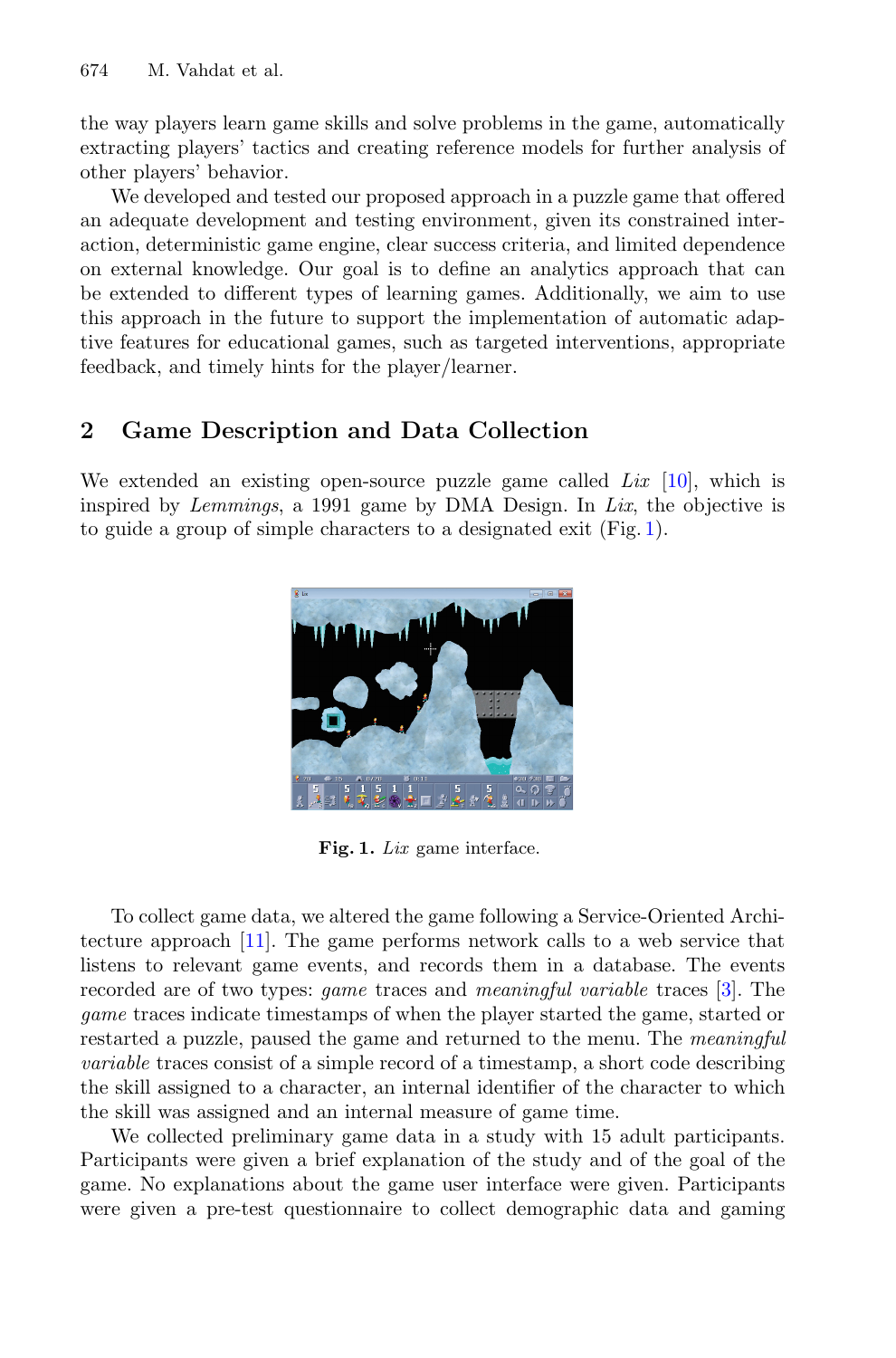experience. They were asked to play one intermediate level puzzle of the game as many times as they wanted. They were asked to think aloud for us to take notes on their reactions, tactics, persistence, etc. The data was used to develop our analytics approach, explained in the next section.

### **3 Analytics Approach**

We developed a data-driven analytics approach that combines PM and cluster analysis to discover the way players learn skills, solve problems, and succeed in a specific puzzle game. In particular, our objective was to discover the clusters of the tactics applied by the players and identify a reference sequence for each cluster. We obtained the reference sequences by building the process models of tactics. These process models identify the most significant activities and transitions through PM. The reference sequences play a central role in validation of the results. By comparing a player's process to previously established successful references, we aim to detect whether the player behaves closely to them.

Our analytics approach comprises of three main steps. A preliminary step is collecting the data from the game  $(A'$  in Fig. [2\)](#page-2-0), as explained in Sect. [2.](#page-1-1) The first step is to identify the tactics adopted in the game by players through cluster analysis ('B'). In the second step, we aim to obtain the process models of the identified tactics through PM. These models represent the most significant components of the tactics which yield references that are central in validation of our results ('C'). Finally, we validate the results of cluster analysis and PM by measuring how the elements of a tactic cluster converge to their reference ('D').



<span id="page-2-0"></span>**Fig. 2.** Learning Analytics approach

## **4 Conclusions**

In this study, we present a novel approach to apply LA methods on interaction data collected from an open-source puzzle game called *Lix*. This game is used in our study because of the value of puzzle games for educational purposes [\[8](#page-4-0),[9\]](#page-4-1), and, as such, developing ways to automatically analyze players' problem-solving processes can be a valuable tool for educators and game designers alike.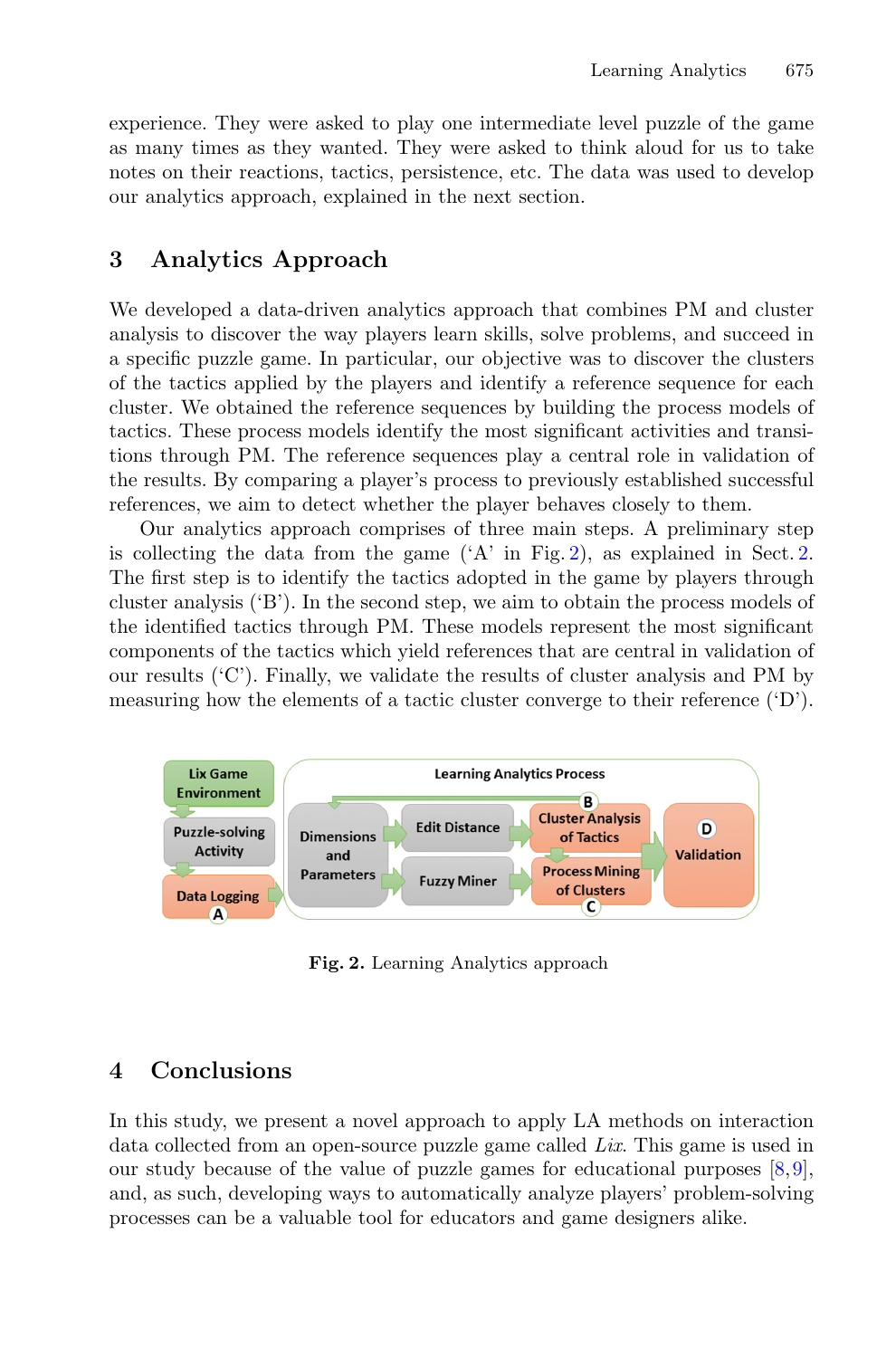We presented a three-step analytics approach that uses clustering, process mining, and validation to extract the puzzle-solving tactics from data, even without previous knowledge about the nature of the puzzle. The advantages of this approach can be explained as follows: we can identify previously unknown tactics, and not only the ones assumed by the game designer. We can avoid manually defining optimal strategies for every level of a game. Also, this approach can raise awareness of the educators about the learning progress by visualizing how close or far away from the optimal tactic any player is.

The results confirms that our LA approach was successful: two main successful tactics were discovered through cluster analysis, the process models of these tactics were successfully obtained, and yielded references for validation. Finally, the validation results indicate that we obtained meaningful clusters of different tactics, as the members of each cluster converged to their reference.

In the future, we will verify our approach by reporting the results and applying the same methodology to more data, in order to cross-validate the obtained process models. Additionally, we aim to extend our approach to other skill-based puzzle games, using it as input to automatically recognize the different stages of puzzle solving and to detect which players are most likely to quit the game. Finally, we plan to use this approach as the basis for recommending interventions that could allow the game to provide the player/learner with help on time, for instance by automatically comparing a given player's tactic to the successful tactics identified by this approach.

**Acknowledgments.** This work was supported in part by the Erasmus Mundus Joint Doctorate in Interactive and Cognitive Environments, funded by the EACEA Agency of the European Commission under EMJD ICE FPA n 2010-0012.

### **References**

- <span id="page-3-0"></span>1. Erhel, S., Jamet, E.: Digital game-based learning: impact of instructions and feedback on motivation and learning effectiveness. Comput. Educ. **67**, 156–167 (2013)
- <span id="page-3-1"></span>2. Bohannon, J.: Game-miners grapple with massive data. Science **330**(6000), 30–31 (2010)
- <span id="page-3-2"></span>3. Serrano-Laguna, A., Torrente, J., Moreno-Ger, P., Fernández-Manjón, B.: Application of learning analytics in educational videogames. Entertainment Comput. **5**(4), 313–322 (2014)
- <span id="page-3-3"></span>4. Siemens, G., Baker, R.S.: Learning analytics and educational data mining: towards communication and collaboration. In: 2nd International Conference on Learning Analytics and Knowledge, pp. 252–254 (2012)
- <span id="page-3-4"></span>5. Trcka, N., Pechenizkiy, M., Van Der Aalst, W.: Process Mining from Educational Data. Chapman & Hall/CRC, London (2010)
- <span id="page-3-5"></span>6. Vahdat, M., Oneto, L., Anguita, D., Funk, M., Rauterberg, M.: A learning analytics approach to correlate the academic achievements of students with interaction data from an educational simulator. In: Design for Teaching and Learning in a Networked World, pp. 352–366 (2015)
- <span id="page-3-6"></span>7. Bauckhage, C., Drachen, A., Sifa, R.: Clustering game behavior data. IEEE Trans. Comput. Intell. AI Games **7**(3), 266–278 (2015)